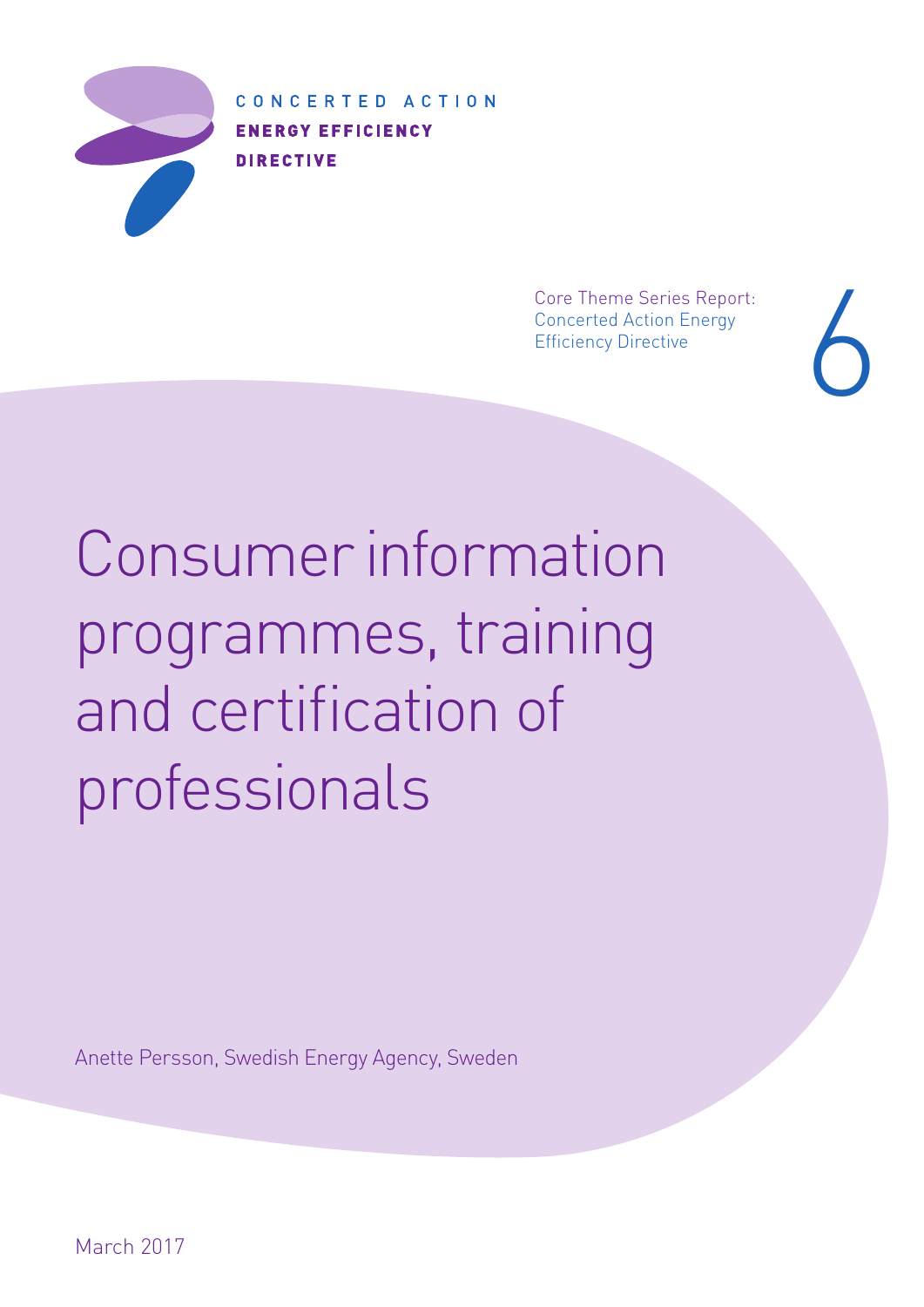# Contents 1 Introduction and context

The objective of the work was to share experiences and present best practice from existing certification and qualification schemes as well as policies and strategies to promote behavioural change. All participating Member States (MS) of the Concerted Action contributed to the work, which helped to build understanding of the challenges related to

implementation of the consumer information and professional certification provisions of the Energy Efficiency Directive (EED).

In addition, external experts from research institutes, business and international organisations were invited to present relevant findings.

The Concerted Action for the Energy Efficiency Directive (CA EED) was launched in spring 2013 in order to support the effective implementation of the Directive on Energy Efficiency (2012/27/EU). The CA EED, which is financed under the Intelligent Energy Europe Programme of the European Commission, helps countries learn from each other and build on successful approaches when implementing the Directive.

This report summarises work carried out between January 2013 and October 2016 by the CA EED on consumer information programmes, training and certification of professionals.

|    | Introduction and context                                                |    |
|----|-------------------------------------------------------------------------|----|
| 2  | Energy audits: obligations, minimum criteria and qualification,         |    |
|    |                                                                         | 4  |
| 3  | Policies and national strategies to promote behavioural change          | 6  |
| 4  | Designing measures for behavioural change                               | 8  |
| 5  | Availability of qualification, accreditation and certification schemes. | 12 |
| 6  |                                                                         | 14 |
|    | EED Art. 17 Information to banks and financial institutions             | 16 |
| 8  | Addressing energy poverty within the context of the EED                 | 19 |
| 9  | Empowering energy consumers - the role of the EED                       | 21 |
| 10 |                                                                         | 24 |
|    |                                                                         | 28 |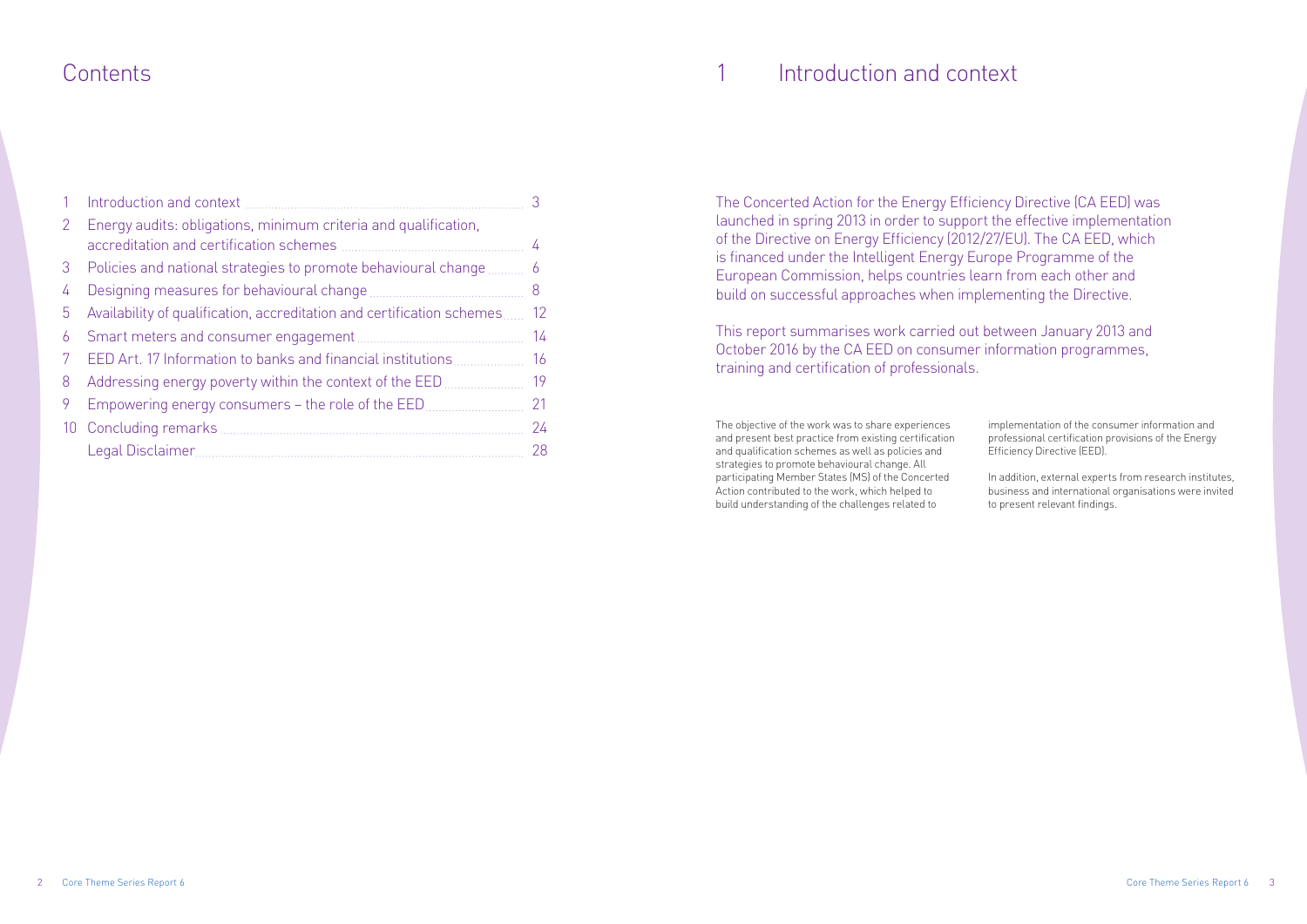Under the EED, there are provisions related to certification, accreditation or qualification schemes for providers of, inter alia, energy services and energy audits. There is therefore a close link to the requirement for large enterprises to undergo regular energy audits; this is the reason why a joint working group was held with the CA EED theme "Energy services and ESCOs, energy auditing, solving administrative barriers".

According to the Energy Efficiency Directive, energy audits can be carried out by qualified and/or accredited experts according to qualification criteria. The audits may be carried out by in-house experts or energy auditors, provided that the Member State concerned has put in place a scheme to assure and check their quality. There is a further option whereby audits are implemented and supervised by independent authorities under national legislation.

Energy auditors are one of the categories of energy service providers that fall under the requirements on certification in Article 16 of the Directive. This article states that, in a case where a Member State finds the national level of technical competence, objectivity and reliability is insufficient, it shall ensure that, by 31 December 2014, certification and/or accreditation schemes and/or equivalent qualification schemes are being set up.

Audits are carried out in most Member States by qualified or accredited/certified experts; the option of audits implemented or supervised by independent authorities under national legislation is less common.

A variety of methods have been adopted to assure the quality of energy audits. Auditor training, guidelines, tools and templates are widespread and accreditation/ certification procedures are also used by a large number of Member States.

Most MS have an existing scheme or programme for qualification and/or certification of energy auditors. For those MS that are planning to launch a qualification and/or certification scheme, there is a clear need for new or improved systems for training of energy auditors, especially in the building and transport sectors.

The conclusions based on the input from CA EED participants were:

### Energy audits in energy intensive facilities **V** Energy audi<br>in Portugal

• Audits are to a large extent available in the household, building and industry sectors.

- 
- Audits are less common in logistics (transport), energy and agriculture. This may be a symptom of a general lack of consideration of the potential benefits of ad hoc energy audits in these sectors or of the specificity of these sectors.
- In most MS, audits are being carried out by qualified or accredited/certified experts.
- It is less common for audits to be implemented or supervised by independent authorities under national legislation.

• The quality of energy audits is guaranteed through a wide range of measures including auditor training, auditing guidelines, tools and templates for auditors, random checks and sanctions for non-conformity.

• Accreditation/certification procedures are used in approximately 2/3 of MS for assuring the high quality of audits.

# 2 Energy audits: obligations, minimum criteria and qualification, accreditation and certification schemes

CA EED participants discussed the issue of how to guarantee the high quality of energy audits. A large majority of the participants found that accreditation or similar schemes are a must to obtain high quality. One recommendation is that Member States that have not yet done so should look into the issue of certification/ accreditation/qualification of energy auditors and other energy service providers.

### Good practice examples

### **Energy auditing scheme in the Czech Republic**

An energy auditing scheme in the Czech Republic, introduced in 2001, which has led to more than 350 energy auditors and more than 1500 energy audits being prepared annually. The Ministry of Industry and Trade (MIT) is the certification body for energy auditors, and the Association of Energy Auditors together with the Czech Chamber of Certified Architects, Engineers and Technicians are responsible for the education and training of energy auditors.

http://ca-eed.eu/private-area/themes/consumerinformation-ct6/The-energy-audit-programme-Czech-Republic



### Recommendation

Member States should consider certification, maybe combined with other methods (e.g., quality controls), to ensure the high quality of energy audits.

> A mandatory system for energy audits in energy intensive facilities in Portugal, with minimum requirements for the auditors. The minimum requirements for the auditors include a degree in engineering, appropriate professional experience and availability of equipment for measurement and control. Appropriate professional experience is at least 5 years of experience in installations whose energy consumption is higher than 500 toe/year, or 3 years of specific experience in energy auditing and consulting, or at least 2 years of relevant professional experience in energy auditing and consulting and possession of a specialist skill.

> http://ca-eed.eu/private-area/themes/consumerinformation-ct6/Energy-audit-obligations-Portugal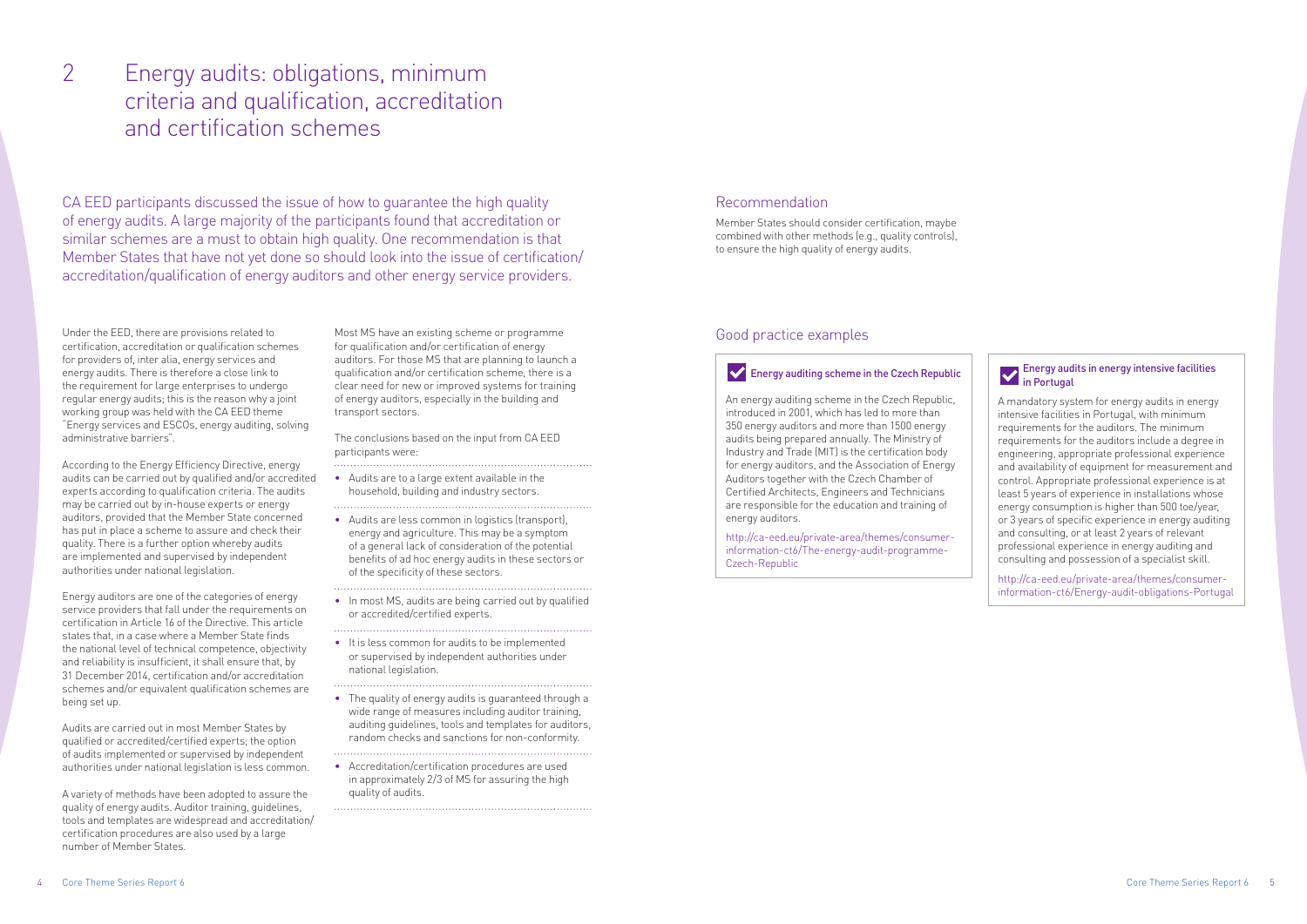According to EED Article 12, Member States shall promote the efficient use of energy by small energy customers, including domestic customers. Member States are free to choose one or more instruments from a range of measures to fulfil this requirement and the measures may be part of a national strategy. In addition, EED Article 17 states that Member States shall, with the participation of stakeholders, including local and regional authorities, promote suitable information, awareness-raising and training initiatives to inform citizens of the benefits and practicalities of taking energy efficiency improvement measures.

The purpose of this topic was to present insights into how MS intend to implement Article 12, and to present examples of successful experiences and existing measures in MS that fall within the scope of Article 12.

CA participants indicated that most Member States intend to implement the first option in Article 12 – "a range of instruments and policies to promote behavioural change" - and to a large extent they will extend existing measures and programmes. According to the CA questionnaire on that topic, only 11 MS aim to develop a new national strategy to fulfil the requirements in the Directive, while most MS plan to use information measures, subsidies and fiscal incentives.

There are many examples of existing measures in MS, which indicates that there is a lot going on in the field of energy efficiency in the EU Member States. Most countries are ambitious when trying to reach the EU 2020 goals and the list of (more or less) successful projects, policies or instruments is long.

Lessons learnt from the presentations and discussions at the plenary meeting are: that achieving a behavioural change requires deep insight into consumers, and that it is also essential to communicate the right message.

A recommendation to MS is that, when designing an information campaign, the message must be very carefully chosen and adapted to the specific target group. There might be a lack of interest in energy consumption amongst the target group for Article 12 (households, SMEs and organisations); this must be taken into account and the message should try to spur curiosity rather than to provoke guilt.

It is difficult to prove the causal relationship between an information campaign and behavioural change. This topic is also relevant to EED Article 7 and how to account for the savings from soft measures.

Only a handful Member States plan to implement option b) in Article 12 – "ways and means to engage consumers and consumer organisations during the roll-out of smart meters". However, there was significant interest in this topic at the plenary meeting and it seems that many MS find this option interesting and consider it a possible area for action in the future.

Smart meters can create energy savings for households but there is a risk that smart meters and related services raise most interest among people with high levels of experimentalism and expertise. The business case for "smart" energy services might take longer to mature.

A recommendation is that Member States should follow the example of countries that have chosen to link information measures to the roll-out of smart meters and plan for communications whilst planning for roll-out.

# 3 Policies and national strategies to promote behavioural change

The purpose of this topic was to exchange experiences related to Member States' policies and national strategies to promote behavioural change. There was an exchange of information on planned measures as well as an exchange of experiences of existing measures on behavioural change, and of information campaigns linked to the roll-out of smart meters.

Several barriers to behavioural change were identified during the plenary session; these are listed below:

### • Awareness • Lack of interest • Lack of money • Limited financial resources • Different messages for different target groups • SMEs have other interests than energy efficiency • Hard to get the right balance between local and national actions • Pricing structure/fixed tariffs • Evaluation – measuring impacts

### Good practice examples

### MKB [SME] Green Deal in the Netherlands:

Green Deal supports initiatives making progress towards a sustainable economy by identifying and solving barriers and by generating awareness for the potential of energy efficiency in SMEs. The voluntary scheme has been very successful and the only drawback was that the programme became oversubscribed.

See also [http://ca-eed.eu/private-area/themes/](http://ca-eed.eu/private-area/themes/consumer-information-ct6/mkb-sme-green-deal-netherlands) [consumer-information-ct6/mkb-sme-green-deal](http://ca-eed.eu/private-area/themes/consumer-information-ct6/mkb-sme-green-deal-netherlands)[netherlands](http://ca-eed.eu/private-area/themes/consumer-information-ct6/mkb-sme-green-deal-netherlands)

## **Energy efficiency improvements in Norway:**

In Norway, Enova is responsible for an Energy fund which is financed by a levy on the electricity grid tariff and through allocations from the state budget. Through the fund there are measures aimed at small energy customers such as:

- 
- Support scheme for private households
- Support scheme for SMEs
- 
- Support scheme for building owners
- 
- Advisory and information work

See also [http://ca-eed.eu/private-area/themes/](http://ca-eed.eu/private-area/themes/consumer-information-ct6/Energy-efficiency-improvement-measures-Norway2) [consumer-information-ct6/Energy-efficiency](http://ca-eed.eu/private-area/themes/consumer-information-ct6/Energy-efficiency-improvement-measures-Norway2)[improvement-measures-Norway2](http://ca-eed.eu/private-area/themes/consumer-information-ct6/Energy-efficiency-improvement-measures-Norway2)

#### Supporting efficient use of energy in Poland by the NFEP&WM:

In Poland, a national fund supports several programmes aimed at increased energy efficiency. Education and promotion of energy efficiency towards enterprises, NGOs, local authorities, universities and other actors are part of the programme.

```
See also http://ca-eed.eu/private-area/themes/
consumer-information-ct6/supporting-
efficient-use-of-energy-by-the-national-fund-
for-environmental-protection-and-water-
management-nfep-wm-poland
```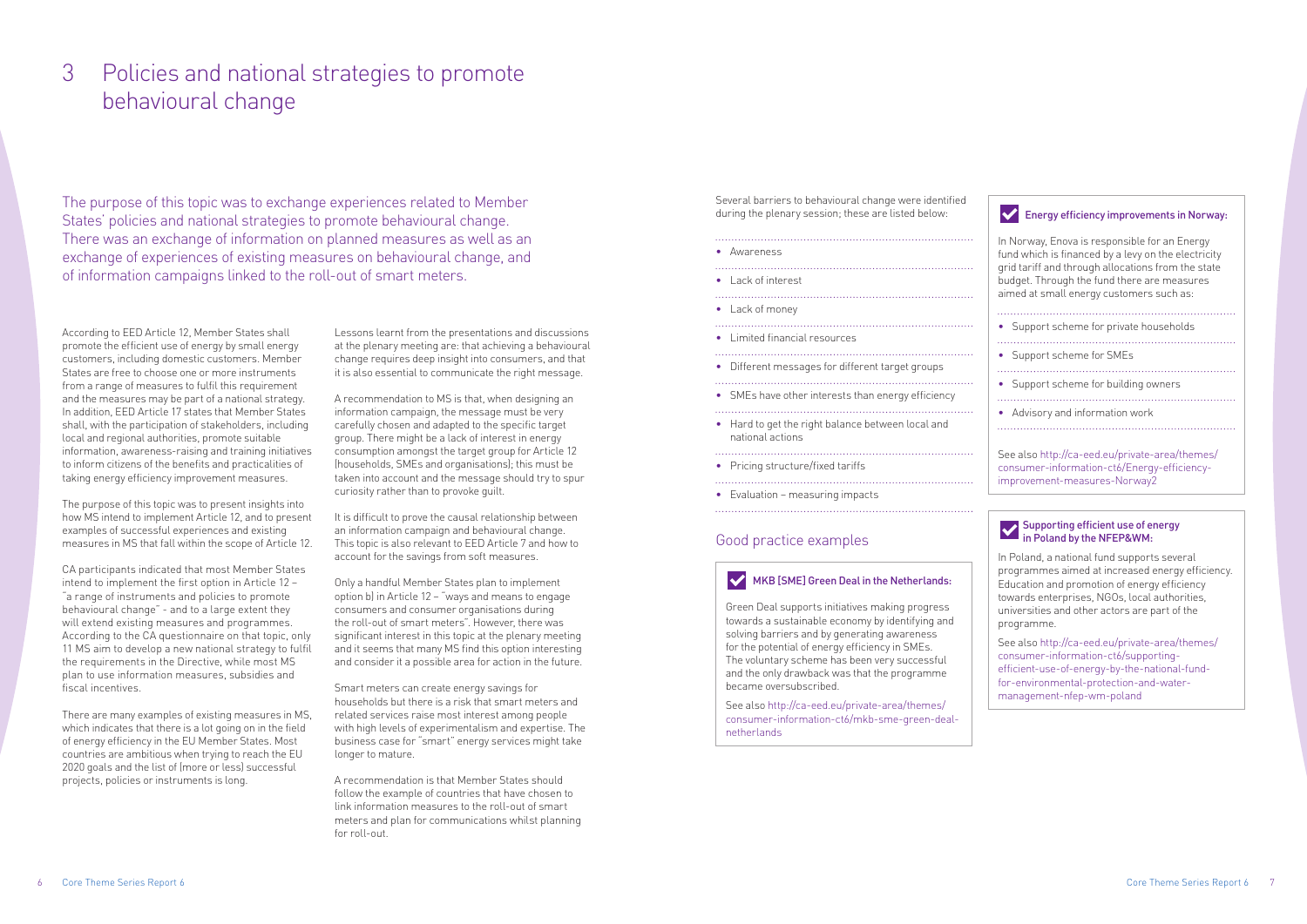The purpose of this topic was to provide insights into the design of measures for behavioural change related to EED Articles 12 and 17, based on a brief literature study of existing research and work in an international forum.

The report that was prepared within the topic concentrates on a brief literature study of relevant research and programmes in the field of designing measures for behavioural change. The report does not offer an exhaustive nor scientifically complete study of the field. However, it gives some ideas and insights to policy makers in energy who do not deal with behavioural issues on a daily basis.

#### See also [http://ca-eed.eu/private-area/themes/](http://ca-eed.eu/private-area/themes/consumer-information-ct6/Designing-measures-for-behavioural-change-Literature-study) [consumer-information-ct6/Designing-measures-for](http://ca-eed.eu/private-area/themes/consumer-information-ct6/Designing-measures-for-behavioural-change-Literature-study)[behavioural-change-Literature-study](http://ca-eed.eu/private-area/themes/consumer-information-ct6/Designing-measures-for-behavioural-change-Literature-study)

Behavioural measures, often seen as soft measures, seem to be challenging - even complex - to plan and evaluate, and the results are often difficult to quantify in kWh of energy savings.

Recognising the importance of social context and social practices is a must in order to successfully design and implement behavioural measures. Different approaches and viewpoints (such as sociological, physiological, economical) are needed in this work.

When designing projects primarily affecting behaviour change, the planning phase is crucial. It is important to understand the whole system, what the key problem is and which factors will make things happen.

#### Evaluation is a learning process

A concern related to the implementation of the Energy Efficiency Directive is how to measure savings in energy units from measures for behavioural change. Only about one third of Member States have calculated the savings from soft measures.

As regards other ways of evaluating measures for behavioural change, only eight Member States indicated that they have evaluated measures for behavioural change in qualitative ways. It was concluded in the discussion that it is important to perform qualitative analysis of measures for behavioural change, but that the task is not easy and that evaluation is a continuous learning process. The evaluation must be an integral part of the design of a measure.

Finding ways of evaluating soft measures that are not solely focused on the calculation of energy savings is important for the continued success of the different measures and programmes; to improve the quality, justify continued funding, and disseminate the results. Sharing experiences on the planning and evaluation of soft measures is important.

#### Focus on multiple benefits from energy efficiency

When designing a measure for behavioural change it is important to identify and recognise the multiple benefits of energy efficiency such as health, wellbeing, convenience and other aspects

# 4 Designing measures for behavioural change

The purpose of this topic was to provide insights related to the design of measures for behavioural change based on research in the field, ongoing work in the EU and international organisations and experiences in Member States. In addition, the issue of measuring energy savings from soft measures was discussed in a joint working group with "National Energy Efficiency Action Plans" and "Energy Efficiency Obligation Schemes".



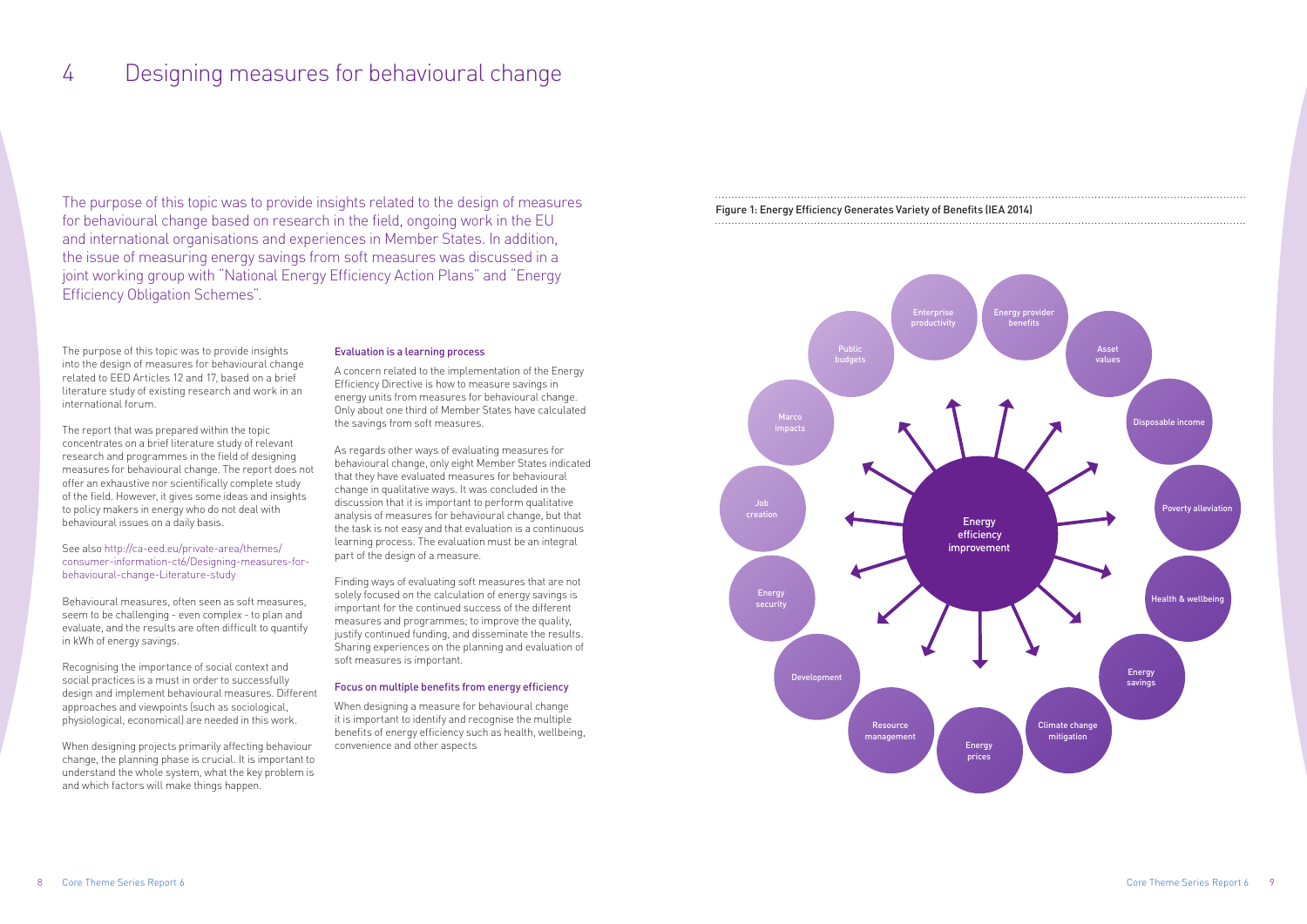These aspects were raised by the IEA as well as several examples of successful measures from both EU and non-EU countries.

See also [http://ca-eed.eu/private-area/themes/](http://ca-eed.eu/private-area/themes/consumer-information-ct6/Scaling-Up-EE-through-Behaviour-Change-IEA) [consumer-information-ct6/Scaling-Up-EE-through-](http://ca-eed.eu/private-area/themes/consumer-information-ct6/Scaling-Up-EE-through-Behaviour-Change-IEA)[Behaviour-Change-IEA](http://ca-eed.eu/private-area/themes/consumer-information-ct6/Scaling-Up-EE-through-Behaviour-Change-IEA)

#### Keep the message simple

It is important to keep the message simple and to clearly identify the target group and what the drivers and motivating factors for this target group are.

#### Use existing tools

Different tools are available for programme managers in the field of designing measures for behavioural change, and managers are encouraged to put them into use with an open-minded attitude.

One example of such a tool is the "Changing behaviour toolkit". The toolkit offers a step-by-step guide with advice and tools for preparing, designing and evaluating energy saving projects. The toolkit contains three parts:

- Understand
- Plan & Do
- Evaluate & Learn

Correspondingly, the three parts contain several steps:

#### Figure 2: The toolkit offers the step-by-step guide advice and tools for preparing, designing and evaluating your energy saving project [http://mechanisms.energychange.info](http://mechanisms.energychange.info/)



### Good practice example

### **Croatia:**

Croatia presented experiences from an information campaign for promoting energy efficiency, which targeted all citizens. The aim of the campaign was to raise awareness and drive behavioural change towards more energy efficient choices and decisions. The campaign was run in the period 2007-2010; it was extended until 2013 but with reduced intensity. It was a part of the huge project "Removing barriers to energy efficiency in Croatia" led by UNDP. There were no energy savings assigned to the campaign, but subsequent yearly public opinion polls were performed (with the same questions asked each time). The results of these polls indicated that the campaign has achieved its aims – energy efficiency has become a 'hot' topic in the public discourse and the level of citizens' awareness has increased.

See also [http://ca-eed.eu/private-area/themes/](http://ca-eed.eu/private-area/themes/consumer-information-ct6/information-campaign-croatia) [consumer-information-ct6/information](http://ca-eed.eu/private-area/themes/consumer-information-ct6/information-campaign-croatia)[campaign-croatia](http://ca-eed.eu/private-area/themes/consumer-information-ct6/information-campaign-croatia)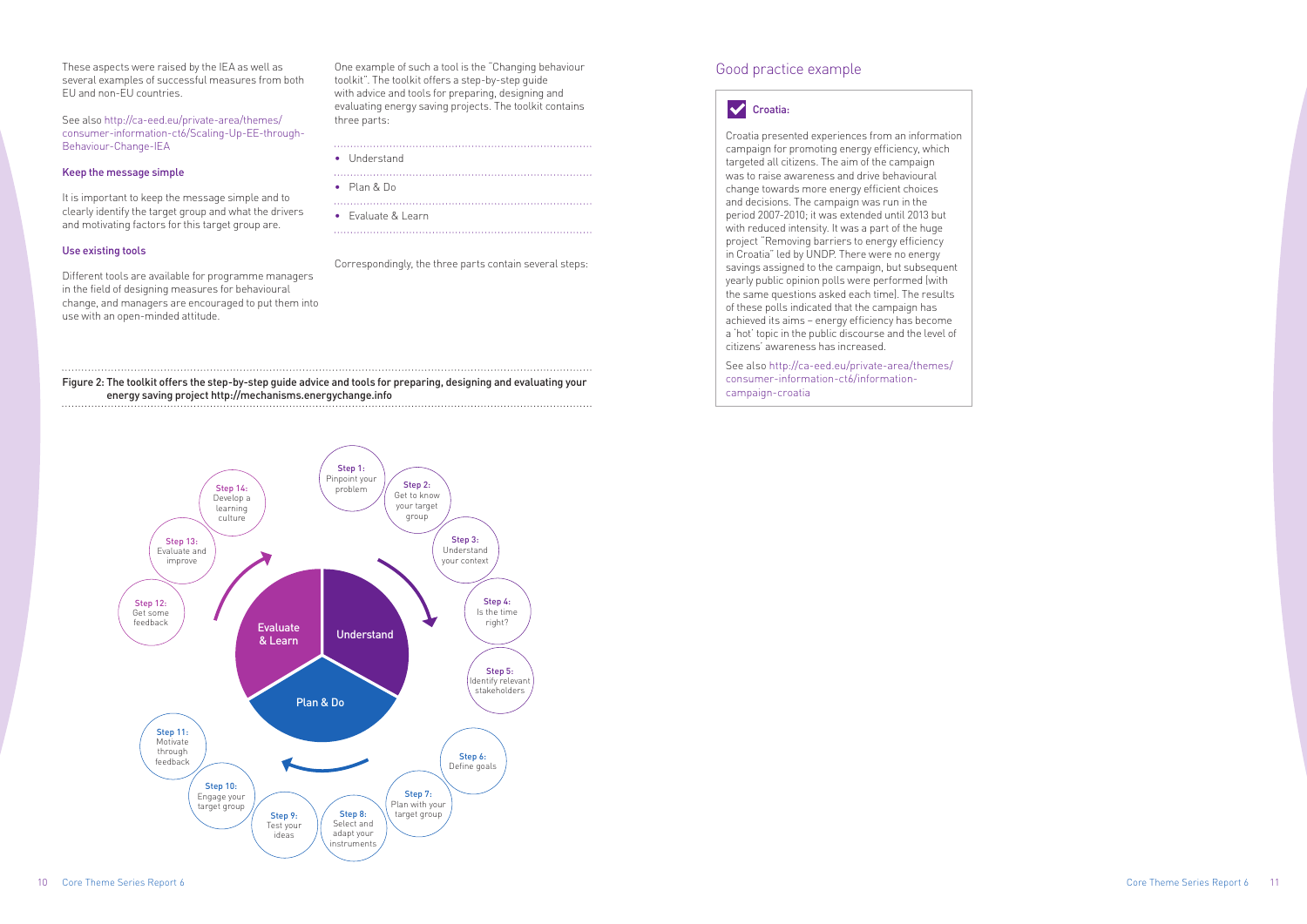# 5 Availability of qualification, accreditation and certification schemes

The participants discussed the challenges relating to the implementation of EED article 16, and the discussions were focused around four topics: Cross-border collaboration, Consumer awareness, How to attract energy professionals and Training.

According to the Energy Efficiency Directive (EED) article 16, where a Member State (MS) considers that the national level of technical competence, objectivity and reliability is insufficient it shall ensure that certification, accreditation or equivalent qualification schemes are available for providers of energy services, energy auditors, energy managers and installers of energy-related building elements.

According to a survey among MS, for most categories of energy professionals (providers of energy performance contracting, energy auditors, energy managers, energy advisers, installers of energyrelated building elements, maintenance and support, and providers of energy statistics) the national level of competence, objectivity and reliability is considered sufficient.

Several MS have qualification/accreditation and certification schemes in place across a range of areas, the most common being for energy auditors (13 MS), followed by providers of energy services (10 MS). Person certification is more common than company certification although in several countries the qualification/certification could be applied to either a person or a company. For providers of energy services it is often the company, an ESCO, that is qualified/ certified/accredited.

If certification is mandatory in order to perform certain tasks, i.e energy audits according to EED article 8, clearly this is a strong incentive for professionals to become certified.

7 MS were currently cooperating (or are planning to cooperate) with other MS as regards the recognition of their qualification/accreditation/certification scheme. This is most important for small countries, and most MS seek to cooperate with neighbouring countries.

A majority of those MS who have or are planning to introduce a scheme are also planning to have measures to inform citizens about the availability of these schemes.

A discussion about the challenges related to Article 16 among the participants led to the following recommendations:

#### Cross-border collaboration

#### • Need for a National Contact Point (NCP)

There might be a need for a central contact point at national level because the requirements are found in different directives, which are typically are handled by different ministries.

#### • Work on understanding the requirements in different countries

The first step in cross-border collaboration is to understand the requirements in other countries, in order to be able to compare them to the requirements in their own country

#### Consumer awareness

• Registers of experts

It is important for consumers to be able to easily find the certified/accredited/qualified experts.

• Targeted information campaigns

The target group is not homogenous and therefore the message must be adapted to different target groups in order to be effective.

#### Attract energy professionals

#### • "Obligation plays the role of attraction"

• Access to financial incentives is an important carrot

If access to financial incentives, such as soft loans or similar, is dependant on the use of certified experts this is an important incentive for energy professionals to become certified.

#### **Training**

### • Investigate the needs for training of energy service providers

 In what areas (buildings, transport, other) are the needs for training most important?

#### • Develop auditor training related to transport

 Transport is included in audits of large companies, however training on these topics have not been well developed yet

Good practices were presented from Slovakia and France. Slovakia presented a case study of implementing art.16, covering training, consumer awareness, how to attract energy professionals and cross-border collaboration.

### See [http://ca-eed.eu/private-area/themes/consumer](http://ca-eed.eu/private-area/themes/consumer-information-ct6/MS-Best-practices-Slovakia2)[information-ct6/MS-Best-practices-Slovakia2](http://ca-eed.eu/private-area/themes/consumer-information-ct6/MS-Best-practices-Slovakia2)

France presented an example of a certification scheme, the RGE label. This is a voluntary scheme that addresses several types of professionals: installers of renewable energy equipment, energy efficiency work in buildings/renovation, studies etc.

#### See also [http://ca-eed.eu/private-area/themes/](http://ca-eed.eu/private-area/themes/consumer-information-ct6/Example-of-a-certification-scheme-RGE-quality-label-France2) [consumer-information-ct6/Example-of-a-certification](http://ca-eed.eu/private-area/themes/consumer-information-ct6/Example-of-a-certification-scheme-RGE-quality-label-France2)[scheme-RGE-quality-label-France2](http://ca-eed.eu/private-area/themes/consumer-information-ct6/Example-of-a-certification-scheme-RGE-quality-label-France2)

In addition, a discussion on the links to the EPBD and RED directives took place, with a view to develop an understanding of the possibilities of a coordinated approach across the directives.

It was concluded that there is a certain overlap between the directives, where certification in the EPBD, and to some extent the RED, covers a subset of the energy professions that can be certified under the EED. From the point of view of an energy expert who could cover several professions (e.g. energy certification of buildings, energy audits, inspection of heating systems, and installation of energyrelated building elements or small-scale renewable installations) it is recommended that MS take a coordinated approach to the requirements in different directives, to avoid professionals having to meet overlapping requirements.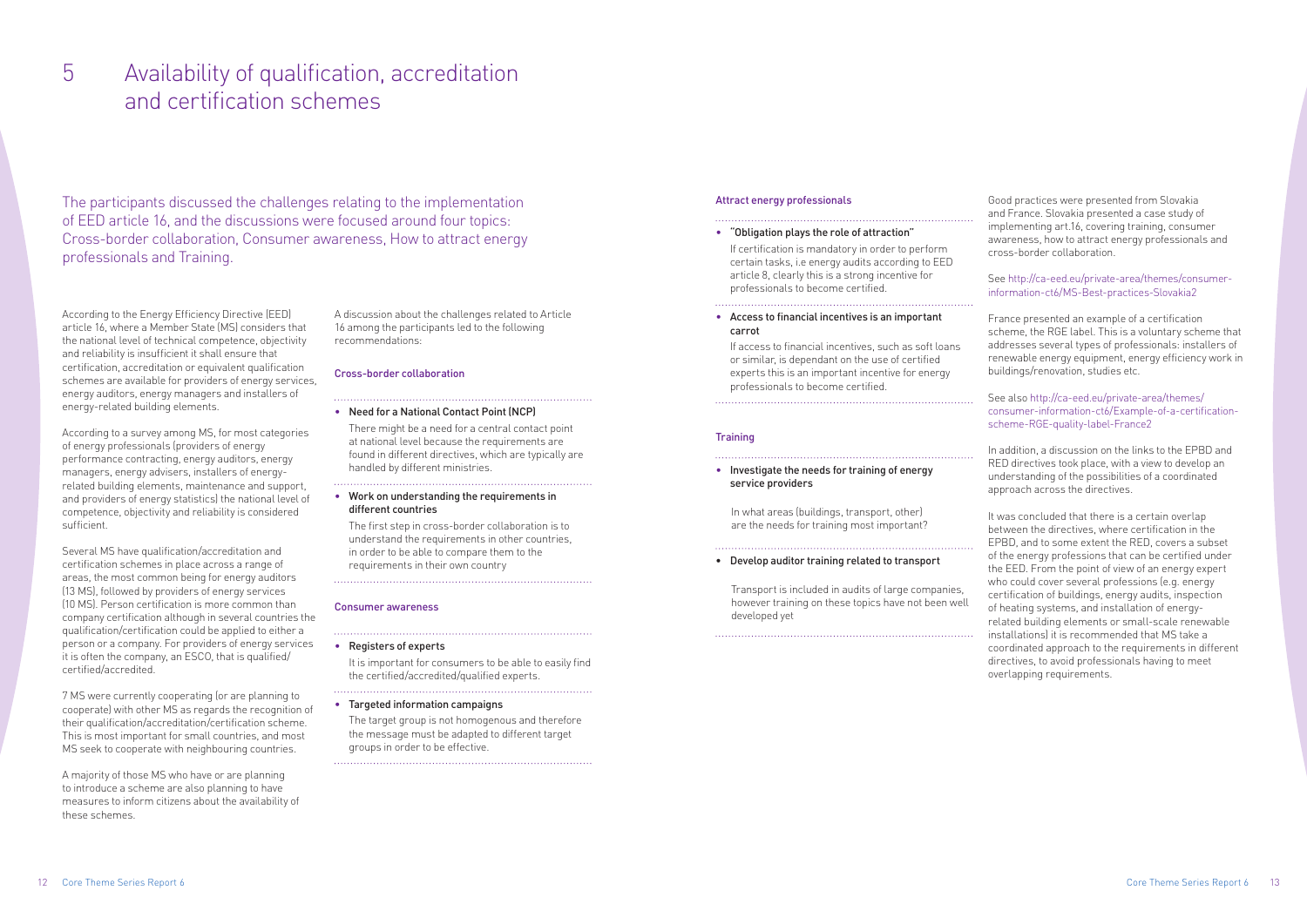# 6 Smart meters and consumer engagement

Consumer engagement and acceptance is a critical success factor for the roll-out of smart meters and the EED requires that appropriate advice and information shall be given to customers at the time of installation of smart meters.

In most MS the Distribution System Operator (DSO) is responsible for the roll-out of smart meters and is thus the primary link to the consumer for installation of the smart meter. The DSOs are therefore strategically important for the consumer engagement on smart meters. According to a survey, in 9 MS the government or another authority is providing guidance to the DSO's on how they shall inform consumers at the time of installation of smart meters. In many countries, the obligation for DSOs to inform consumers about energy efficiency during the roll-out is required by law. Once in place, interactive smart meters can allow users to control and manage their individual consumption patterns, providing incentives for efficient energy use through behavioural change. Some studies have estimated the average savings to be around 3% for electricity and 1.7% for gas. According to a survey, 11 MS had pilot studies or similar where actual savings from smart meters had been measured.

#### Here are some of the main take-aways from the discussions among the participants:

- The implementation of smart meters is still in an early stage in most of the MS. This explains, for instance, the fact that an engagement strategy of consumers for roll-out of smart meters exist only in 6 MS so far.
- It is important to inform and teach consumers about the benefits of smart meters and the effective utilisation of the metering system, and the energy saving potentials. Besides this, consumers have to be aware of their rights concerning privacy.
- Showing average savings of up to 6% for electricity and 7% for gas in a pilot study carried out in the Netherlands, in-home displays appear to be the most important factor and a crucial 'stepping stone' in kick-starting active consumer interest and engagement for accessing energy information.

• There are many new and innovative services based on smart meter data, examples from Slovakia, France and Italy were discussed among the participants. The three mentioned examples, along with examples of experiences of the roll-out of smart meters from the UK, Finland, Latvia, the Netherlands, Malta and Australia, can be found [here.](http://www.ca-eed.eu/good-practices/member-state-presentations/consumer-information/smart-meters-and-consumer-engagement)

A recommendation is that in order for the roll-out to become as successful as possible – in order for all consumers independent of age, level of education and level of interest to be engaged in their energy consumption - the market should offer solutions that are easy to understand, easy to set up and cost effective. The market is evolving in the right direction however all MS should learn more from each other.

MS are conscious that smart meters alone will not reduce energy consumption, hence the need for additional functionalities that allow the final user to communicate with energy providers and manage their consumption. Only through this interaction will it be possible to realise the full potential of this technology.

As concern over the privacy and security of data gathered through smart meters is consistent amongst all MS, various measures in order to mitigate security and data breaches are being explored. At this moment of smart meter roll-out, it is important to involve all stakeholders to ensure necessary efforts to avoid undesirable situations due to the lack of experience in this specific area.

The Commission has produced specific guidance on data protection and privacy in the form of the [Commission Recommendation 2014/724/EU of](http://eur-lex.europa.eu/legal-content/EN/TXT/?uri=uriserv:OJ.L_.2014.300.01.0063.01.ENG)  [10 October 2014 on the Data Protection Impact](http://eur-lex.europa.eu/legal-content/EN/TXT/?uri=uriserv:OJ.L_.2014.300.01.0063.01.ENG)  [Assessment Template for Smart Grid and Smart](http://eur-lex.europa.eu/legal-content/EN/TXT/?uri=uriserv:OJ.L_.2014.300.01.0063.01.ENG)  [Metering Systems](http://eur-lex.europa.eu/legal-content/EN/TXT/?uri=uriserv:OJ.L_.2014.300.01.0063.01.ENG). The Commission recommended inter alia that during a 2-year test phase Member States cooperate with industry, civil society stakeholders and national data protection authorities to stimulate and support the dissemination and use of the [Data](https://ec.europa.eu/energy/sites/ener/files/documents/2014_dpia_smart_grids_forces.pdf)  [Protection Impact Assessment Template for Smart Grid](https://ec.europa.eu/energy/sites/ener/files/documents/2014_dpia_smart_grids_forces.pdf)  [and Smart Metering Systems \('DPIA Template'\)](https://ec.europa.eu/energy/sites/ener/files/documents/2014_dpia_smart_grids_forces.pdf)

#### Concluding remarks

Certification, accreditation and qualification of energy service providers is an area which is under development in the Member States and where the CA EED can bring added value by sharing best practices from existing certification, accreditation and qualification schemes as well as on relevant training programmes.

The design and evaluation of measures for behavioural change for small energy consumers such as households and SMEs is a complex topic which goes beyond the field of energy efficiency because it involves findings from sociology, psychology and other disciplines. The CA EED has an added value in helping Member States navigate these fields by providing examples of tools for the design of measures and by facilitating the exchange of experiences between Member States.

The roll-out of smart meters for electricity and gas in the EU presents new opportunities for consumer engagement in the field of energy and the CA EED can contribute by sharing experiences of the roll-out and of the development of innovative services based on smart meter data.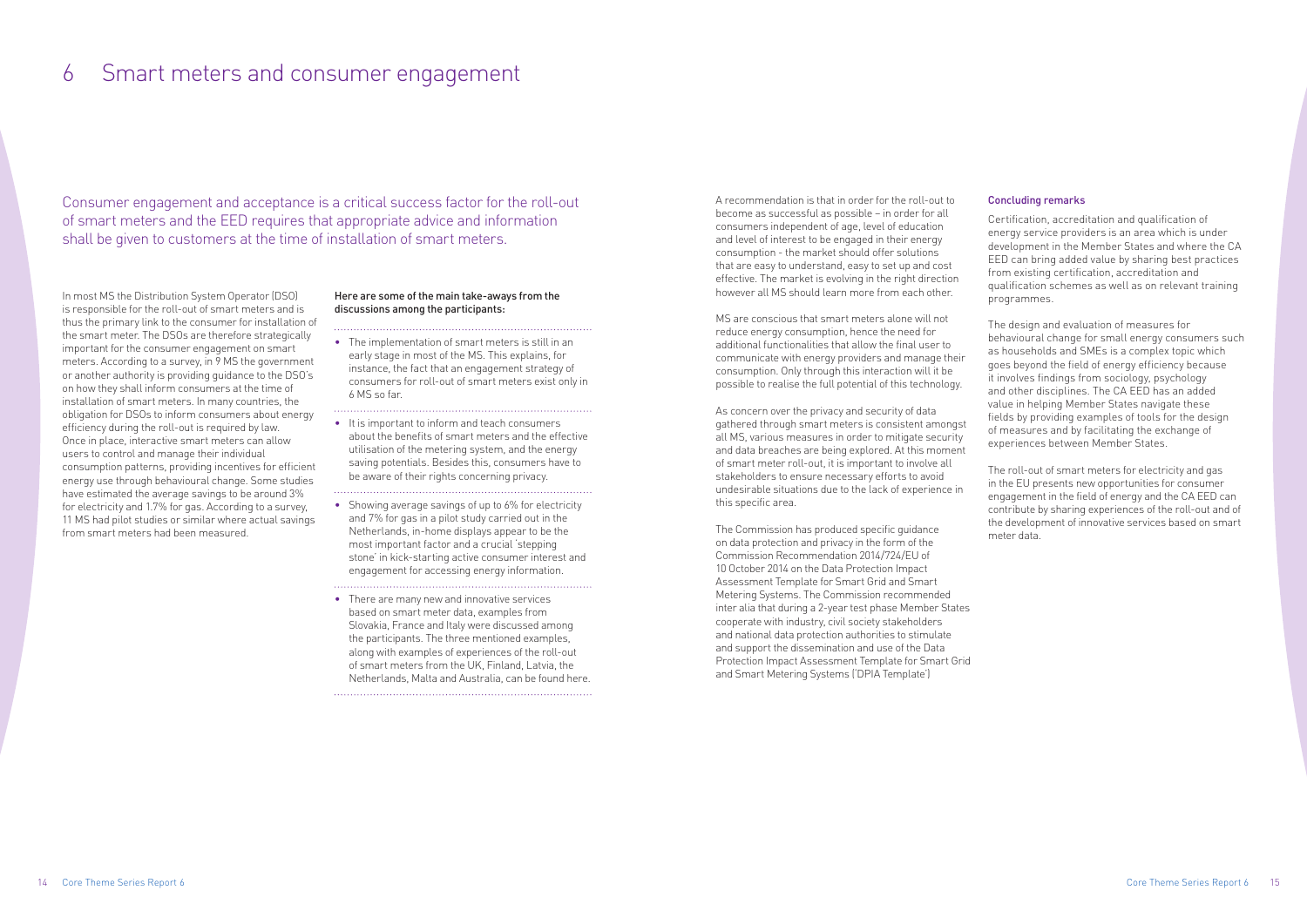# 7 EED Art. 17 Information to banks and financial institutions

The issue of financing energy efficiency is very important for the implementation of the EED and for the achievement of the EU 2020 and 2030 goals on energy and climate. The European Commission has estimated that the financing need for energy efficiency is Đ100bn per year with the majority of the investment needing to come from the private sector. However there are a number of EU funding sources that can help trigger energy projects and these represent a significant proportion of the public funding available in a number of EU Member States. In order to use the EU funds as efficiently as possible, the use of financial instruments is recommended: it is important that banks and financial institutions take part in the development of these.

In relation to the EED, more discussion between policy makers and banks on the national level on ways to stimulate the energy efficiency market would help both parties achieve their goals for the financing of energy efficiency. In many MS there has been an intense dialogue with banks and financial institutions during the development of the national strategies for energy efficient renovation, according to EED Art. 4. However this dialogue could probably benefit from being more long-term more structured and also oriented towards other parts of the EED.

#### Barriers to financing of energy efficiency

The "world of energy efficiency" and the "world of financing" in many MS are rather separate; energy experts and financing experts use different language and terminology and have rather few occasions to discuss topics of mutual interest. The Energy Efficiency Financial Institutions Group (EEFIG) has successfully gathered experts from both fields at an EU level and this is important work to build upon further.

Investments in energy efficiency are often fragmented, small scale and difficult to compare between MS which means that investors cannot always identify the business case. For instance in relation to buildings, it is not always clear to what extent an investment in energy efficiency can contribute to an increased property value while the future savings are not always taken into account. The lack of standardised performance data and the lack of commonly accepted risk assessment methods have the effect that energy efficiency investments are often regarded by investors as high risk although the risks in reality are often low.

One way to overcome barriers related to the financing of energy efficiency projects could be to aggregate energy efficiency investments to reduce transaction costs e.g. through project development assistance to de-risk the investments; through standardisation and benchmarking while also moving to a more marketbased culture; through innovative financial instruments and new business models.

At the Plenary meeting in Luxemburg 2015, the European Investment Bank (EIB) presented the possibilities for financing energy efficiency investments through the European Fund for Strategic Investments (EFSI) and the support available through the Investment Advisory Hub. The EIB questioned whether there are enough projects out there and whether the issue is bringing money to the projects or rather projects to the money.

The participants discussed barriers to the financing of energy efficiency, such as lack of proper communication, weak marketing of financial instruments and a lack of awareness of the financing options available. Further exchange at a national and European level would help banks and policy makers take complimentary actions, bridge differing perspectives and overcome some of these barriers.

#### Best practice and recommendations

#### According to EED Art. 17 "Information and training", MS shall:

• ensure that information on available energy efficiency mechanisms and financial and legal frameworks is transparent and widely disseminated to all relevant market actors, such as consumers, builders, architects, engineers, environmental and energy auditors, and installers of building elements;

• encourage the provision of information to banks and other financial institutions on the possibilities of participating, including through the creation of public/private partnerships, in the financing of energy efficiency improvement measures.

In relation to Art. 17 the question is, what sort of information would help banks and financial institutions increase their lending activity in the field of energy efficiency?

According to a survey in 2015, most MS already provide information to banks and financial institutions, or plan to do so. The main information channels used are seminars, workshops, personal contacts or the internet.

An example was highlighted from France where CDC (Public bank Caisse des Dépôts et Consignation) is closely involved in energy efficiency financing both through its new programme '5E' and through the specific CDC Climat unit. In the UK, energy efficiency financing is addressed in the National Energy Efficiency Strategy.

In Finland, the main lessons learnt from communicating with banks and financial institutions are that customers – in particular SMEs – need neutral information on different financing possibilities (i.e. grants, subsidies, etc.).

See also [http://www.ca-eed.eu/themes/consumer](http://www.ca-eed.eu/themes/consumer-information-ct6/experiences-on-eed-related-financing-information-and-dissemination-finland)[information-ct6/experiences-on-eed-related-financing](http://www.ca-eed.eu/themes/consumer-information-ct6/experiences-on-eed-related-financing-information-and-dissemination-finland)[information-and-dissemination-finland](http://www.ca-eed.eu/themes/consumer-information-ct6/experiences-on-eed-related-financing-information-and-dissemination-finland)

In Ireland several pilot projects on energy efficiency financing for households have been carried out, with the purpose of increasing the rate of energy efficiency investments.

See also [http://www.ca-eed.eu/themes/consumer](http://www.ca-eed.eu/themes/consumer-information-ct6/home-retrofit-planning-for-the-future-ireland)[information-ct6/home-retrofit-planning-for-the-future](http://www.ca-eed.eu/themes/consumer-information-ct6/home-retrofit-planning-for-the-future-ireland)[ireland](http://www.ca-eed.eu/themes/consumer-information-ct6/home-retrofit-planning-for-the-future-ireland)

Financing in the public sector is often a challenge, and innovative solutions for supporting climate-friendly investments by Swedish municipalities were presented by Kommuninvest.

See also [http://www.ca-eed.eu/themes/consumer](http://www.ca-eed.eu/themes/consumer-information-ct6/supporting-climate-friendly-investments-by-swedish-municipalities-sweden)[information-ct6/supporting-climate-friendly](http://www.ca-eed.eu/themes/consumer-information-ct6/supporting-climate-friendly-investments-by-swedish-municipalities-sweden)[investments-by-swedish-municipalities-sweden](http://www.ca-eed.eu/themes/consumer-information-ct6/supporting-climate-friendly-investments-by-swedish-municipalities-sweden)

This national approach, including the application of green loans and more recently green bonds, has been inspired by, for example, KfW in Germany.

The main conclusion is that the most important driver for making energy efficiency investments in buildings is increased comfort – warmer and more comfortable house with less draughts – and that access to financing only plays a minor part in the decision to invest.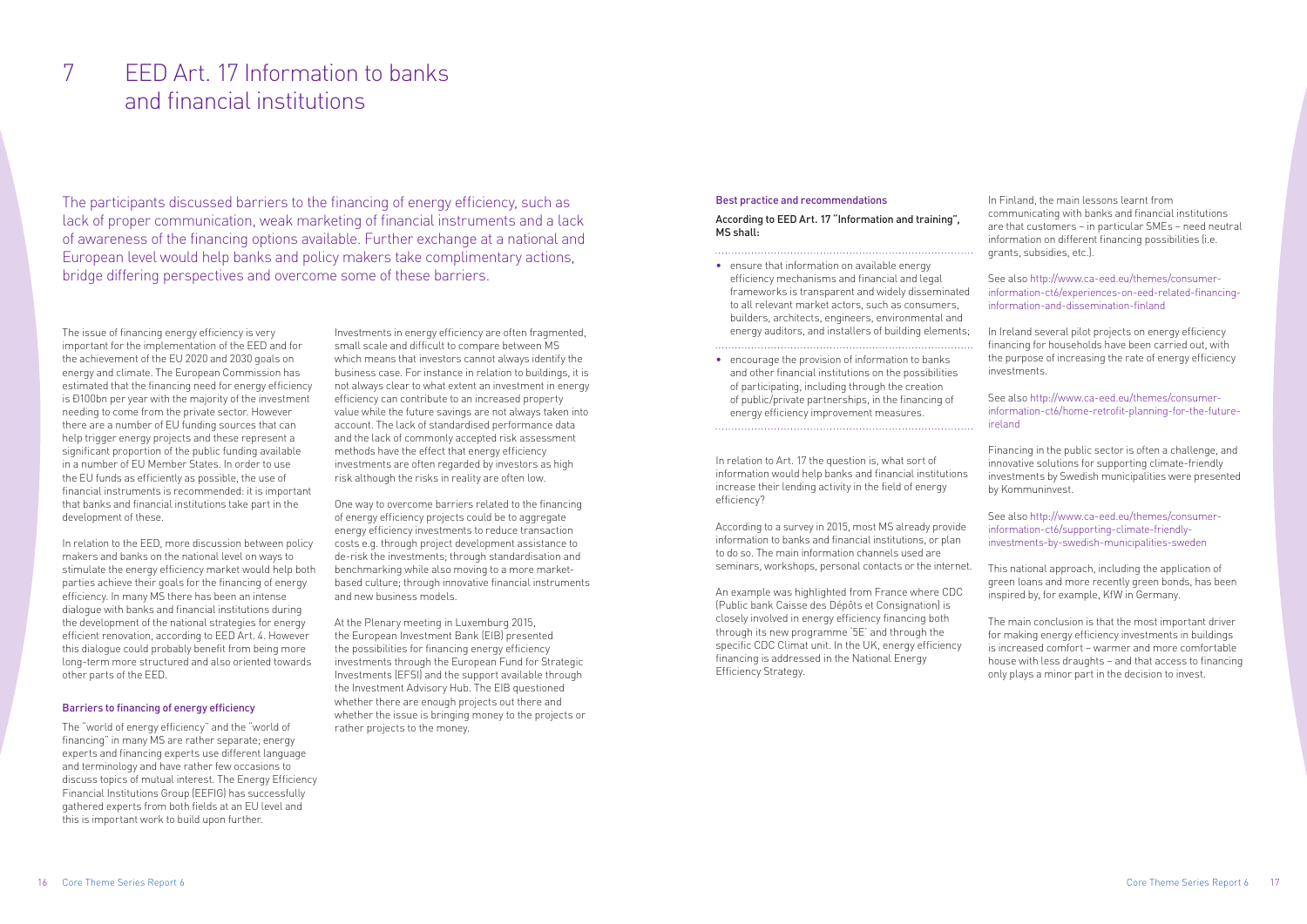At the Plenary Meeting in Luxemburg the following do´s and don'ts were identified for improving communication between the national governments/energy sector and banks and financial institutions:

#### Figure 3: Recommendations for improved communication with banks and financial institutions

| Recommendations to MS for improved communication with banks and financial institutions |                                                                             |
|----------------------------------------------------------------------------------------|-----------------------------------------------------------------------------|
| Do's                                                                                   | Don'ts                                                                      |
| Show concrete examples                                                                 | Don't be too generic in explaining the advantages of<br>EE                  |
| Make energy efficiency a priority                                                      |                                                                             |
| Show that financing of EE can increase the green<br>image of the bank                  | Don't assume high knowledge of EE among banks<br>and financial institutions |
| Make banks aware of their importance in financing<br>EE projects                       | Don't overestimate the savings – be realistic                               |
| Work with certified auditors for the evaluation of<br>projects                         |                                                                             |

# 8 Addressing energy poverty within the context of the EED

Energy poverty, a situation where a household cannot afford to heat or cool their dwelling due to a combination of low income, poor energy performance of the dwelling and high energy prices, is affecting a majority of EU Member States. According to a questionnaire in 2016 to which 26 Member States responded, all Member States except Finland, Malta, Norway, Sweden and the Netherlands are affected by energy poverty.

The number of energy poor households is alarming in some countries. Lithuania estimates that around 20% of its population is energy poor, in Croatia the estimate is as high as 30%. The inability to adequately heat their homes can have a wide range of other significant impacts on the lives of the energy poor such as on health, wellbeing and social inclusion. UK has estimated that energy poverty causes several thousand excess winter deaths every year and has also identified important implications of the social nature, such as children in cold homes struggling to do their homework.

The number of energy poor households / people is estimated in different ways from one country to another. This shows that there is no common understanding of energy poverty across the EU and most countries do not make a clear distinction between energy poor households and vulnerable consumers.

The responsibility to tackle energy poverty is clearly defined in most countries, although it is spread over several actors, including actors at national, regional and local level. The Ministry for Social Affairs is the body that was mentioned by most Member States. Coordination of initiatives to tackle energy poverty therefore is important and this issue was raised at the discussions at the Plenary meeting in the Hague. Many MS pointed out the need for better coordination among actors and across levels.

European legislation such as the Energy Efficiency Directive, the Energy Performance of Buildings Directive and the internal market legislation for electricity and gas can be instrumental in the fight against energy poverty by addressing parts of the causes of the problem. For example, the Energy Efficiency Directive can support the alleviation of energy poverty by addressing the energy performance of buildings and appliances (Art.5(7)) and the awareness among consumers (Art. 12 and 17(4)), can help promote easy-to-implement saving measures and information on consumption and tariff comparison as well as by targeting measures to energy poor households for instance in the obligation schemes (Art. 7(7)).

#### Best practice and recommendations

With regard to best practice on how to address energy poverty, several examples were presented during the Plenary Meeting in The Hague in 2016, including the [fuel poverty strategy in the UK](http://www.ca-eed.eu/themes/consumer-information-ct6/energy-poverty.-understanding-the-problem-uk), the EU-project [REACH](http://www.ca-eed.eu/themes/consumer-information-ct6/pilot-study-of-energy-poverty-reach-croatia)  [project,](http://www.ca-eed.eu/themes/consumer-information-ct6/pilot-study-of-energy-poverty-reach-croatia) , the [energy poverty observatory in Greece](http://www.ca-eed.eu/themes/consumer-information-ct6/observatory-of-energy-poverty-greece) and the [ELIH MED project](http://www.ca-eed.eu/themes/consumer-information-ct6/challenges-facing-energy-poverty-italy) in Italy These examples are promising but the number of best practice projects across the EU seems to be limited while it also appears that common definitions and reliable and comparable data relating to energy poverty are lacking.

Energy poverty is affecting many EU MS: participants discussed the possibilities of addressing energy poverty through the provisions in the EED. Best practice such as the fuel poverty strategy in the UK, the EU-project REACH, the energy poverty observatory in Greece and the ELIH MED project in Italy were presented.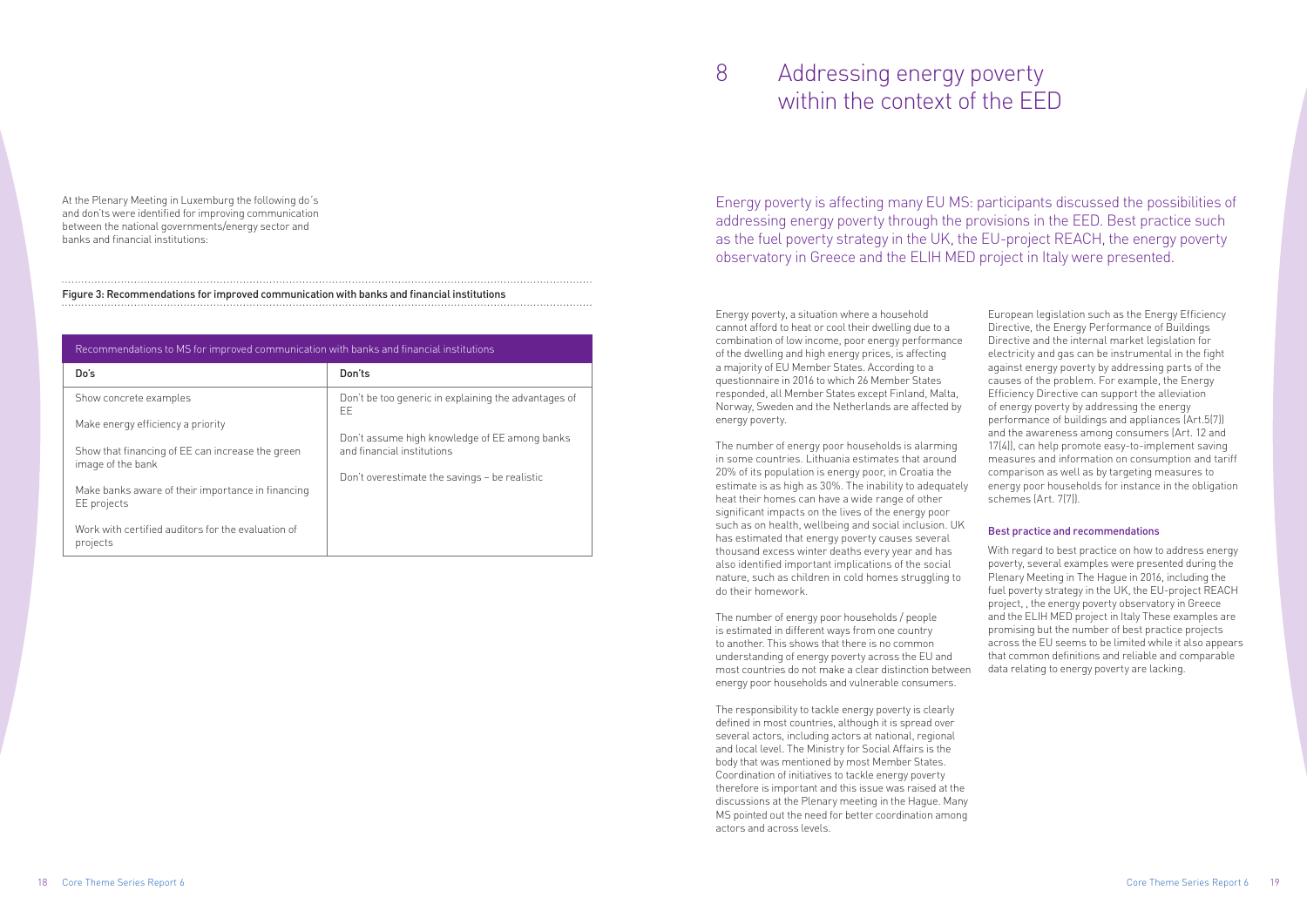In the discussions following the presentations the participants were asked to identify what works and what does not work in addressing energy poverty. The results were as follows:

Many MS are struggling with the issue of energy poverty. Could the provisions in the EED be used more strategically in order to address energy poverty?

• Identify; The first step is to identify the households at risk of energy poverty.

• Inform; Lack of awareness, interest and knowledge is often a barrier to energy efficiency improvements 

• Incentivise; Obviously, energy poor households will in general not have the financial means to invest in energy efficient renovation or new energy efficient products to the extent needed.

Assuming that energy poverty is caused by a combination of low household income, high energy prices and poor energy performance of dwellings and appliances, here are a few recommendations on how to address energy poverty within the context of the EED:

#### Figure 4: Experiences with measures to address energy poverty

| Does work<br>Does not work<br>Tackle the root of the problem, i.e. energy efficiency<br>It is difficult to target the energy poor households<br>of the dwelling<br>A clear definition of energy poverty, taking into<br>account national and regional circumstances, is<br>Basic energy audit of houses, followed by step-by-<br>step renovation, if possible<br>lacking<br>The application and enforcement of mandatory<br>Lack of co-operation on national level (between<br>minimum standards for roof insulation, windows<br>ministries<br>etc. for private landlords<br>In multi-apartment buildings, households receiving<br>subsidies for their energy bill may block decisions<br>Standard 'packages' for energy efficiency<br>to renovate the building<br>improvements<br>Problem of split incentive for private rental sector<br>Public funding for energy efficiency - grants or<br>preferably cheap loans<br>In some countries the European Regional and<br>Development Fund could be used to a larger extent<br>National action plan to combat energy poverty<br>(long term strategy) combined with a continuous<br>to combat energy poverty if the Ministries for Social<br>monitoring of the situation (number of energy poor<br>Affairs were more aware if the possibilities<br>households for instancel<br>Renovation of social housing without education/<br>information for households on energy saving<br>Communicate and disseminate best practices, even<br>if they are small scale<br>measures | Experiences of what works well and what does not work as regards energy poverty |  |  |
|-----------------------------------------------------------------------------------------------------------------------------------------------------------------------------------------------------------------------------------------------------------------------------------------------------------------------------------------------------------------------------------------------------------------------------------------------------------------------------------------------------------------------------------------------------------------------------------------------------------------------------------------------------------------------------------------------------------------------------------------------------------------------------------------------------------------------------------------------------------------------------------------------------------------------------------------------------------------------------------------------------------------------------------------------------------------------------------------------------------------------------------------------------------------------------------------------------------------------------------------------------------------------------------------------------------------------------------------------------------------------------------------------------------------------------------------------------------------------------------------------------------------------|---------------------------------------------------------------------------------|--|--|
|                                                                                                                                                                                                                                                                                                                                                                                                                                                                                                                                                                                                                                                                                                                                                                                                                                                                                                                                                                                                                                                                                                                                                                                                                                                                                                                                                                                                                                                                                                                       |                                                                                 |  |  |
|                                                                                                                                                                                                                                                                                                                                                                                                                                                                                                                                                                                                                                                                                                                                                                                                                                                                                                                                                                                                                                                                                                                                                                                                                                                                                                                                                                                                                                                                                                                       |                                                                                 |  |  |
|                                                                                                                                                                                                                                                                                                                                                                                                                                                                                                                                                                                                                                                                                                                                                                                                                                                                                                                                                                                                                                                                                                                                                                                                                                                                                                                                                                                                                                                                                                                       |                                                                                 |  |  |
|                                                                                                                                                                                                                                                                                                                                                                                                                                                                                                                                                                                                                                                                                                                                                                                                                                                                                                                                                                                                                                                                                                                                                                                                                                                                                                                                                                                                                                                                                                                       |                                                                                 |  |  |
|                                                                                                                                                                                                                                                                                                                                                                                                                                                                                                                                                                                                                                                                                                                                                                                                                                                                                                                                                                                                                                                                                                                                                                                                                                                                                                                                                                                                                                                                                                                       |                                                                                 |  |  |
|                                                                                                                                                                                                                                                                                                                                                                                                                                                                                                                                                                                                                                                                                                                                                                                                                                                                                                                                                                                                                                                                                                                                                                                                                                                                                                                                                                                                                                                                                                                       |                                                                                 |  |  |
|                                                                                                                                                                                                                                                                                                                                                                                                                                                                                                                                                                                                                                                                                                                                                                                                                                                                                                                                                                                                                                                                                                                                                                                                                                                                                                                                                                                                                                                                                                                       |                                                                                 |  |  |
|                                                                                                                                                                                                                                                                                                                                                                                                                                                                                                                                                                                                                                                                                                                                                                                                                                                                                                                                                                                                                                                                                                                                                                                                                                                                                                                                                                                                                                                                                                                       |                                                                                 |  |  |

# 9 Empowering energy consumers – the role of the EED

Under the EED, MS shall promote the efficient use of energy by small energy consumers, including domestic consumers. The EED plays a role in empowering energy consumers, for instance through Articles 12 and 17 covering information, awareness raising and other measures relating to behavioural change such as consumer engagement during the roll out of smart meters.1

Lack of proper communication and lack of awareness of the financing options available have been identified as barriers to the financing of energy efficiency investments. These barriers, as well as certain aspects of energy poverty, are within the scope of this Core Theme.

Energy services such as energy audits are important to increase knowledge and raise awareness. For households and SMEs, it is important that it is easy to find professional energy service providers for energy audits and other energy services. This is where the certification of energy service providers (EED Art. 16) plays a role.

| Articles covered under CT6:                                                           |
|---------------------------------------------------------------------------------------|
| • Policies and strategies for behavioural change (Art.<br>121                         |
| Designing and evaluating measures for behavioural<br>$\bullet$<br>change (Art. 7, 12) |
| • Smart meters and consumer engagement (Art. 9,<br>12 <sup>1</sup>                    |
| • Information to banks and financial institutions (Art.<br>17, 20                     |
| Certification of energy service providers (Art. 8, 16)                                |
| Energy poverty (Art. 5, 7, 12, 17)                                                    |
|                                                                                       |

The purpose of this topic was to summarise the main findings from the work under CA EED relating to consumer information programmes, training and certification of professionals Information, awareness and behavioural change are important elements in energy efficiency policy. Barriers to energy efficiency in households, SMEs and other organisations are often related to a lack of knowledge or a lack of interest. Lack of time and/or resources can also be barriers.

1 Metering and billing in Art.9-12 is mainly covered in CT3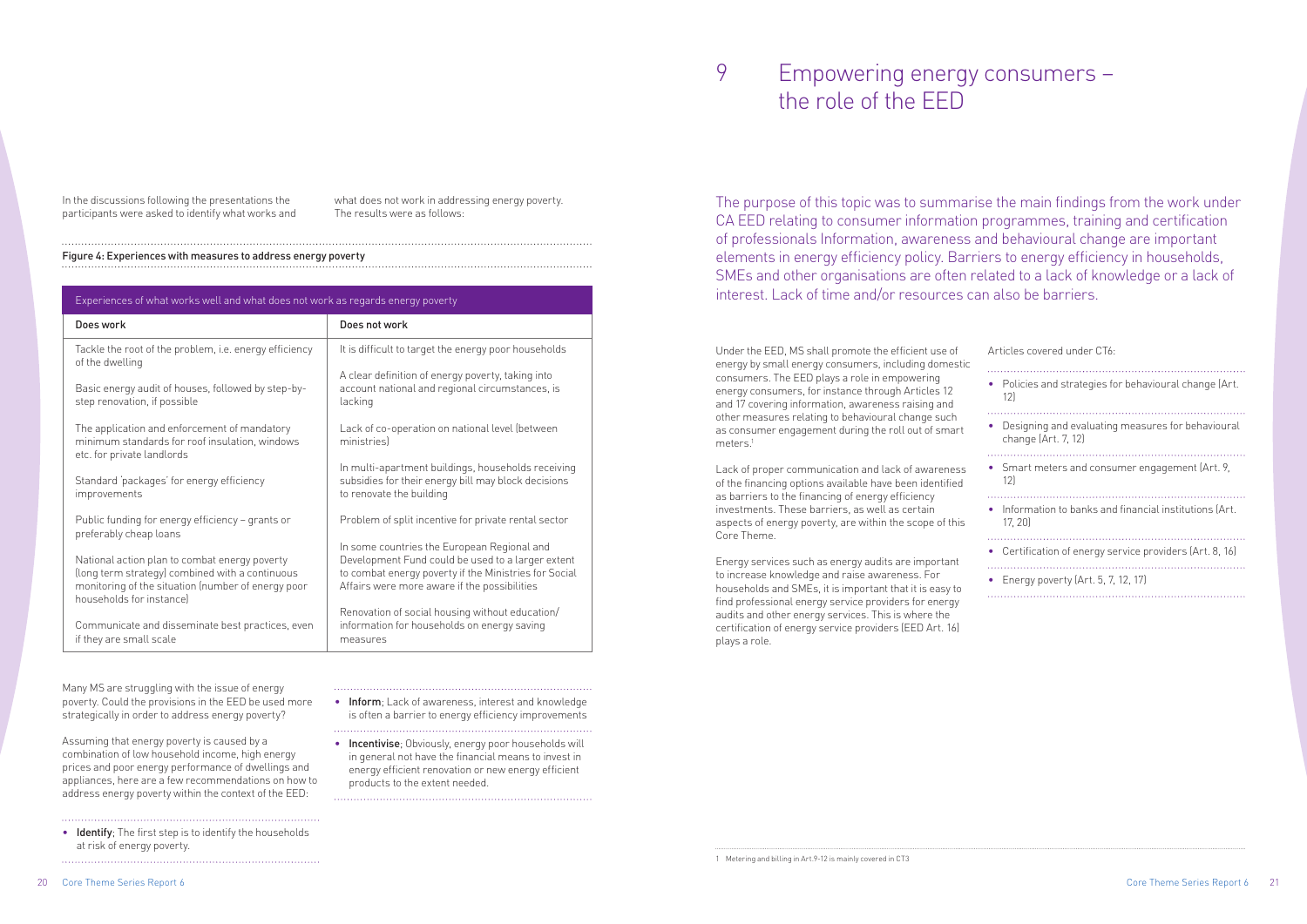#### Best practice and recommendations

At the Plenary Meeting in Bratislava there was a presentation of the EU project [Night Hawks.](http://www.night-hawks.eu) The aim of the project is to identify easy-to-realise energy efficiency potential through energy checks during closing time – night walks.

A night walk is a check of a building (shop, SME, library, school, etc.) after hours, when the building is unoccupied (i.e. evening, night, weekend, holiday). A night walk is more advanced than general energy advice but less advanced compared to a complete energy audit.

One of the target groups for the project is shopping centres where an energy saving potential ranging from 5% to more than 50% has been identified and where 10% energy savings can be achieved through low cost or free measures. Around 4.5 TWh could be saved in shopping centres across Europe.

One concrete example is the shopping centre Regent Arcade in the Cotswolds (UK) where the estimated cost savings are around Đ20000 through low cost measures identified during night walks.

The project also includes training and capacity building. One concluding remark was that the Night Walks method is easy to replicate in other kinds of businesses and buildings where energy losses are suspected.

#### Main results of IEA's work on policies for behavioural change

At the PM there was also a presentation of the main results of the work on behaviour change that has been carried out at the International Energy Agency (IEA). The focus was on measures for behavioural change in the transport sector, but measures in buildings and industry were also presented and discussed.

The main areas for discussion in IEA's work have been how energy policy should take account of behaviour to increase the uptake of energy efficient technologies and improve the efficient use of energy. The IEA has also looked into how behavioural trends affect energy consumption.

In the transport sector, energy efficiency policies can act at different levels: the first would be to avoid travel, the second to shift to energy efficient modes of transport and the third to improve the energy efficiency of vehicles (see the illustration below – figure 5). This "hierarchy" is important to be aware of in order not to focus policies solely on vehicle efficiency for instance. Policies for behavioural change would typically address the two first levels – avoid and shift modes.

Figure 5: Behavioural change in the transport sector

### **AVOID** unnecessary trips **REDUCE km**

Several examples of energy efficiency policies for the transport sector were presented, including:

- Vehicle fuel economy labels
- Free parking and access to express lanes for electric vehicles

- Urban planning tools to change consumer preferences and reduce vehicle travel demand
- Increase public transport demand by improving convenience and comfort

• Eco-driving programmes



| Information communication technology (ICT) and<br>improved connectivity                                                                                                          |
|----------------------------------------------------------------------------------------------------------------------------------------------------------------------------------|
| Dynamic pricing for roads and parking to reduce<br>traffic congestion, fuel consumption, CO2 emissions<br>and air pollution                                                      |
| • In some markets, transport systems may be<br>transformed by 'mobility as a service' (including<br>Uber, car sharing, autonomous vehicles and<br>integrated transport systems). |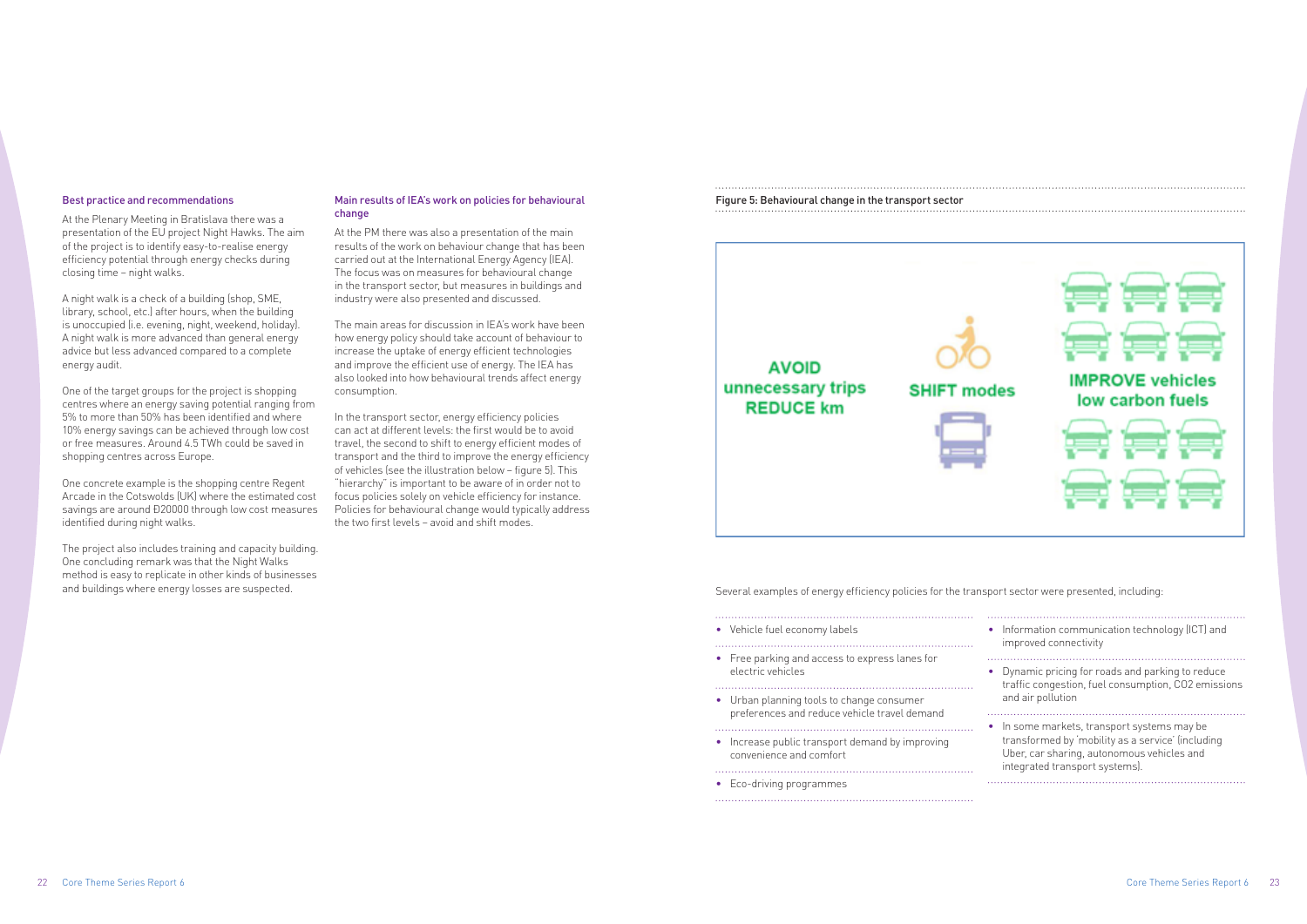#### Summary of conclusions and recommendations for Consumer information programmes, training and certification of professionals

Throughout CA EED, MS have exchanged a large variety of best practices related to consumer aspects of energy efficiency and a collective learning process and capacity building has taken place among the participants. The learning has also included experiences from outside the EU and from the field of research. An overview of existing and planned policy instruments in the field of consumer information has been developed and a discussion related to the design and evaluation of such policies has taken place.

The results achieved within the CA EED have been shared with other CAs, for instance CA EPBD, and with other organisations, such as the IEA and the Joint Research Centre (JRC). The focus has been to share general recommendations and conclusions gathered from the work within the CA EED, without disclosing details of individual MS that fall under the confidentiality agreement. Below is a summary of recommendations that have been given to MS relating to the empowering of energy consumers.



# 10 Concluding remarks

#### Inform, create awareness, engage

• Be aware that there is likely to be a lack of interest in energy consumption in the target group for Article 12 (households, SMEs and organisations) which must be taken into account. The message should try to spur curiosity rather than provoke guilt.

- It is important to keep the message simple and to clearly identify the target group, their drivers and their motivating factors.
- When targeting citizens, it is important to make sure the messenger as well as the message are trustedin order to realise the energy efficiency potential.

- When targeting SMEs, it is essential to "speak the language" of the companies in order to have an impact. MS must use drivers and interests that exist among SMEs in order to trigger energy efficient actions.
- While designing an information campaign the message must be very carefully chosen and adapted to the specific target group.

- Recognizing the importance of social context and social practices is a must in order to successfully design and implement behavioural measures. Different approaches and viewpoints (such as sociological, physiological, economical) are needed in this work.
- The evaluation must be an integral part of the design of a measure. It is important for the continued success of different measures and programmes to find ways of evaluating soft measures that are not solely focused on the calculation of energy savings.

| When designing and evaluating measures for<br>behavioural change, it is important to identify and<br>recognise the multiple benefits of energy efficiency<br>such as health, well-being, convenience, etc.                                                     |
|----------------------------------------------------------------------------------------------------------------------------------------------------------------------------------------------------------------------------------------------------------------|
| Link information measures to the roll out of smart<br>meters, and plan for communication at the same<br>time as planning for the roll-out. Distribution<br>System Operators (DSOs) can play a key role in<br>communicating with consumers during the roll-out. |
| It is important to inform and teach consumers<br>about the benefits of smart meters and the effective<br>utilisation of the metering system and the energy<br>saving potential. Consumers also need to be aware<br>of their rights concerning privacy.         |

The future energy system will not be the same as today's and this will also affect the role of consumers. Based on a study by the Swedish Energy Agency entitled Four Futures, a presentation of four explorative scenarios and a discussion on the role of the consumer in the future energy system was held at the Plenary Meeting in Bratislava.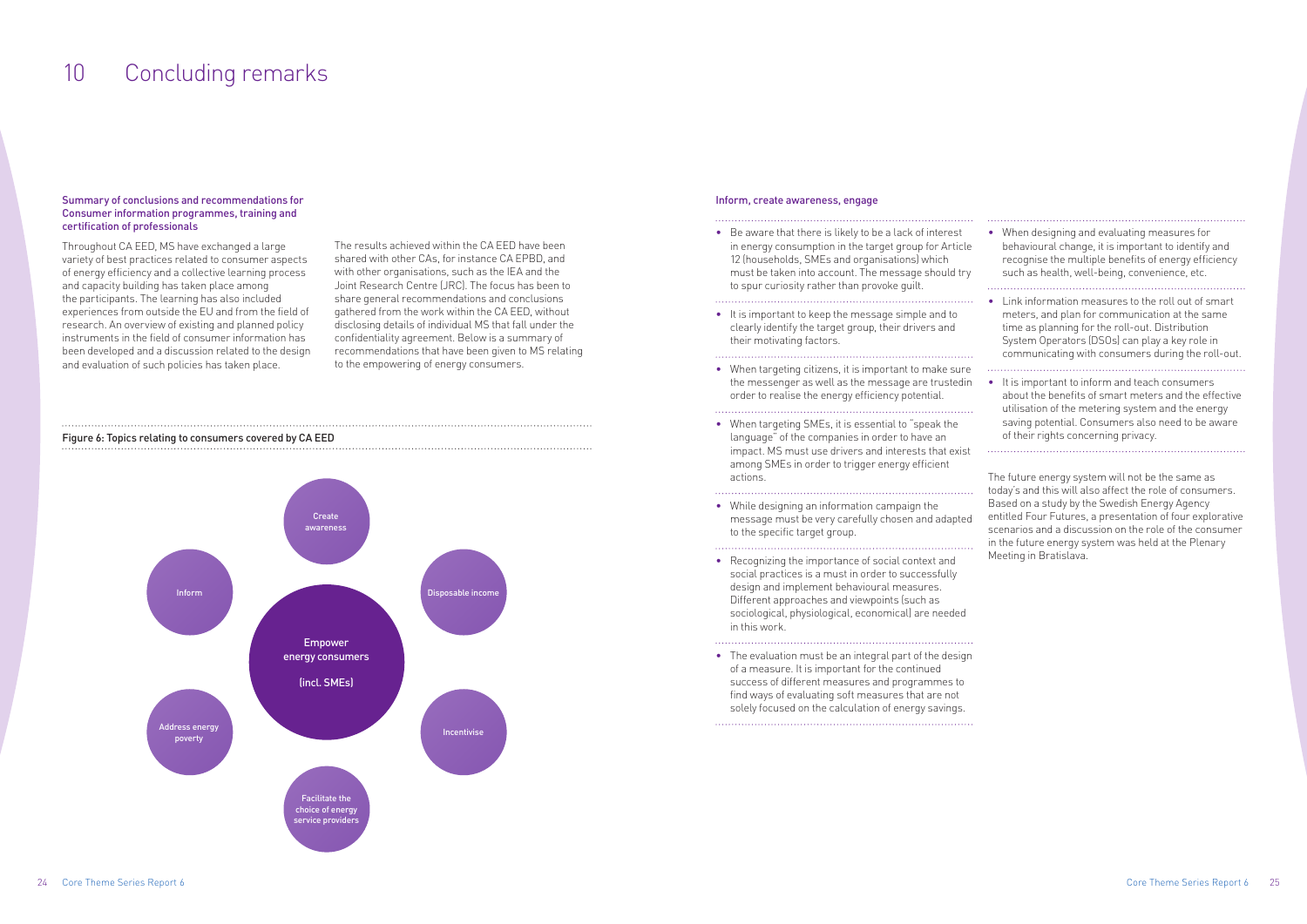26 Core Theme Series Report 6 Core Theme Series Report 6 27

### Figure 7: Explorative scenarios of the future energy system

#### Four Futures – explorative scenarios for the Swedish energy system after 2020

• In Forte (forceful), it is important that society ensures that energy prices are low, especially for industry. Welfare is based on economic growth and the availability of jobs in traditional industry. Secure supply and access to energy is also one of Forte's main priorities.

- Legato (tied together), involves reducing the energy system's environmental impact and helping to resolve a global issue. Important factors here are ecological sustainability and global justice, which characterise its solutions.
- Espressivo (expressive), is very much based on people's own initiatives and consumers who want to have individual solutions and flexibility. Here, green energy is a strong driving force. Decentralisation, smallscale private production and purchasing services are important elements.
- Vivace (lively), has a strong climate focus. Sweden has chosen to become a forerunner in green growth and develops the export market for environmental clean technology and a new bioindustry. This entails an investment in new types of jobs.

Following this discussion, participants identified areas for future cooperation within the Concerted Action with a focus on consumers and consumer information. The following areas were considered the highest priority:

• How to change consumer behaviour through ICT

- Transport/Mobility management
- Prosumers
- Verification of soft measures

This will serve as input to the identification of topics in the coming CA EED 2 project.